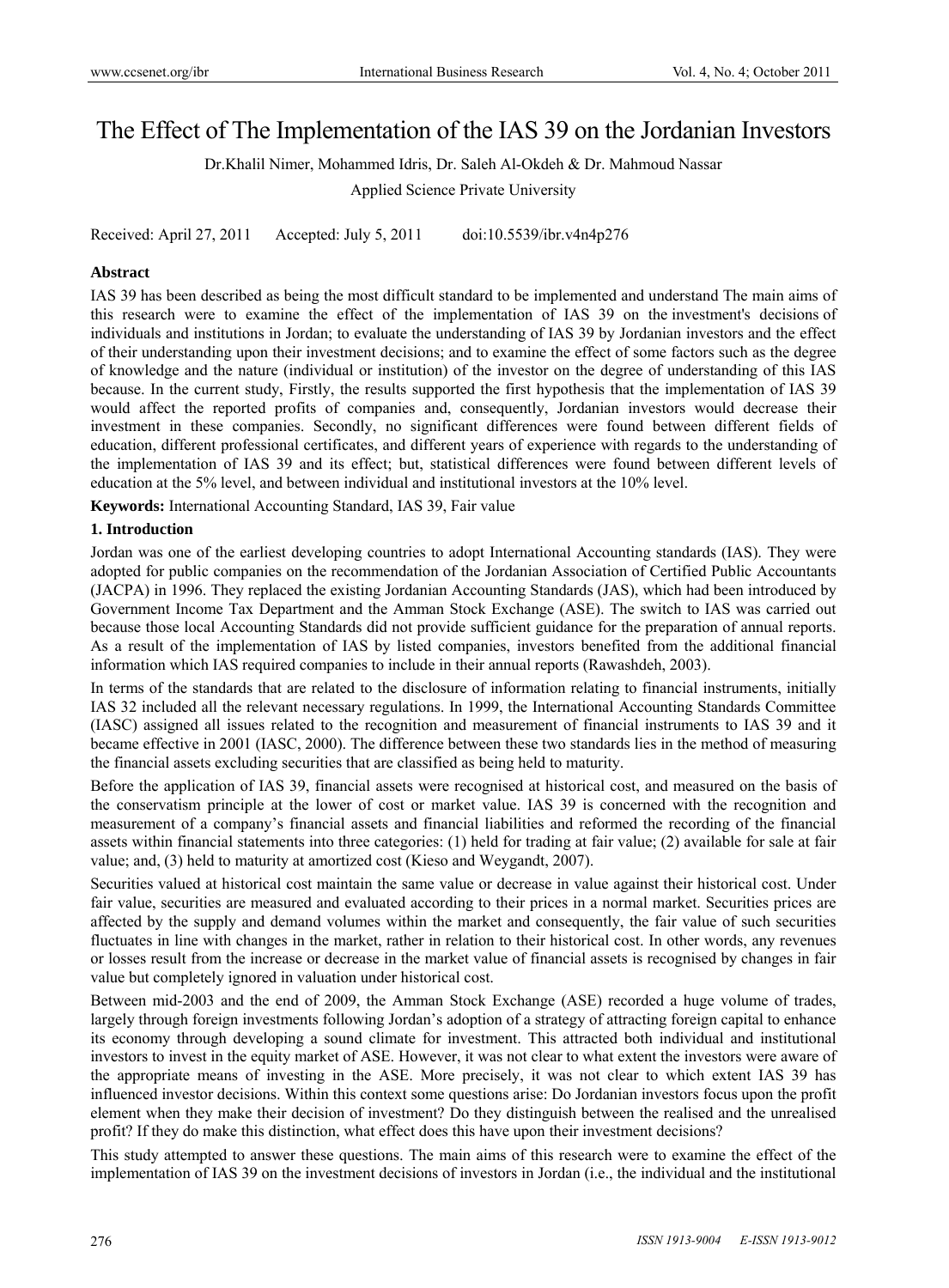investors); to evaluate the understanding among Jordanian investors of IAS 39 and the effect of their understanding upon their investment decisions; and to differentiate between both individual and institutional investors according to their awareness and understanding of IAS 39.

As indicated above, listed Jordanian firms were obliged to adopt International Accounting Standards in 1996 instead of Jordanian Accounting Standards. As a result, Jordanian firms applied IAS 39, which was been described as being the most complicated international standard issued to date (Chiu, 2002).The application of such a standard in an inefficient market like ASE (see Atmeh, 2004, and Barghouthi, 2005) would be likely to have a significant impact upon the firms and investors in that market because firms had to switch to evaluating and measuring their financial instruments on the basis of fair value instead of historical cost leading to realised and unrealised profits and losses appearing in the financial statements.

As mentioned by (Wilson and Ernst & Young, 2001) these unrealised profit may never be recognized and, in an inefficient market like ASE, investors may not be able to sell their shares at the market price when they want. As a result, their losses could be unaffordably high. This was the case particularly in the intermediaries and investment companies due to the high percentage that financial instruments represented of their total assets. Their performance indicators would, consequently, be significantly affected (Al-Khadash and Abdelateef, 2009).

This present study examines the impact of the implementation of IAS 39 on the investors' decisions investment in Jordan. The expected effect for the implementation of IAS 39 in Jordan was to increase the volatility of company profits, especially in those Jordanian companies with very high amount of investment (i.e., the investment companies), as a result of their recognizing the unrealised profit of their financial instruments. Therefore, it was expected that the implementation of IAS 39 in Jordan would affect the investors' decisions by decreasing investment in the investment and intermediaries companies. Accordingly, the first hypothesis of this research was:

*H1: If the implementation of IAS 39 increased the volatilities of the investments and intermediaries companies' profits, investors would decrease their investment in these companies.* 

Because IAS 39 is considered one of the most complicated standards to interpret and apply, the second issue of this research was whether the Jordanian investors were aware of the implementation of IAS 39 or of its effect upon the content of financial statements relating to financial instruments. Therefore, the second hypothesis was:

*H2: If the Jordanian investors are not aware of the implementation of IAS 39 or of its effect upon the content of financial statements relating to financial instruments, then, the investors would not decrease their investment in the investment and the intermediaries companies.* 

## **2. Literature review**

## *2.1 What is the fair value?*

Fair value was defined in IAS 16 (1993), *"the amount for which an asset could be exchanged between knowledgeable, willing parties in an arm's length transaction."* In 2009, the IASB defined fair value in its exposure draft on fair value measurement as, *"the price that would be received to sell an asset or paid to transfer a liability in an orderly transaction between market participants at the measurement date."*

The term "fair value" sometimes seems to be misleading especially when an instrument is not traded and there is uncertainty about the amount that might be paid or realised for it in a transaction between a buyer and seller in the market place. It might not be possible, in this case, to associate probabilities with future cash flows, which were necessary inputs into valuation model, because it does not express to users of financial statements that there was little market evidence to support the valuation: many possible estimates exist and any one of them could have been chosen and labelled "fair value" (Wilson and Ernst & Young, 2001). Fair value may also cause highly volatile upwards and downwards adjustments of balance sheet and income statement, especially for the non-traded financial assets or for assets traded in illiquid markets (Barker, 2003).

## *2.2 The Relevance of Fair Value*

Some authors (Barker, 2003; Chiu, 2002) focus on the relevance of fair value measurement for balance sheet reporting, but do not mention whether fair value is the most relevant characteristic for performance reporting. They also did not tackle the relevance of recognizing all fair value changes in earnings, nor the fact that fair value measurements are not used by management when evaluating business performance.

Within the context of the relevance of fair value, Ernst and Young conducted a survey with the European insurance companies in order to examine the acceptance of the use of fair value as a measurement for the financial instruments. Their results reported that the use of fair value has obtained favour among the European insurance companies, as fair value disclosure has become the market norm among European life insurance companies. However, a report published by Sirota consulting in 1998 mentioned that there was no consensus on the issue of reporting all financial instruments at fair value in the financial statements. In addition, the report noted that only "*a minority of*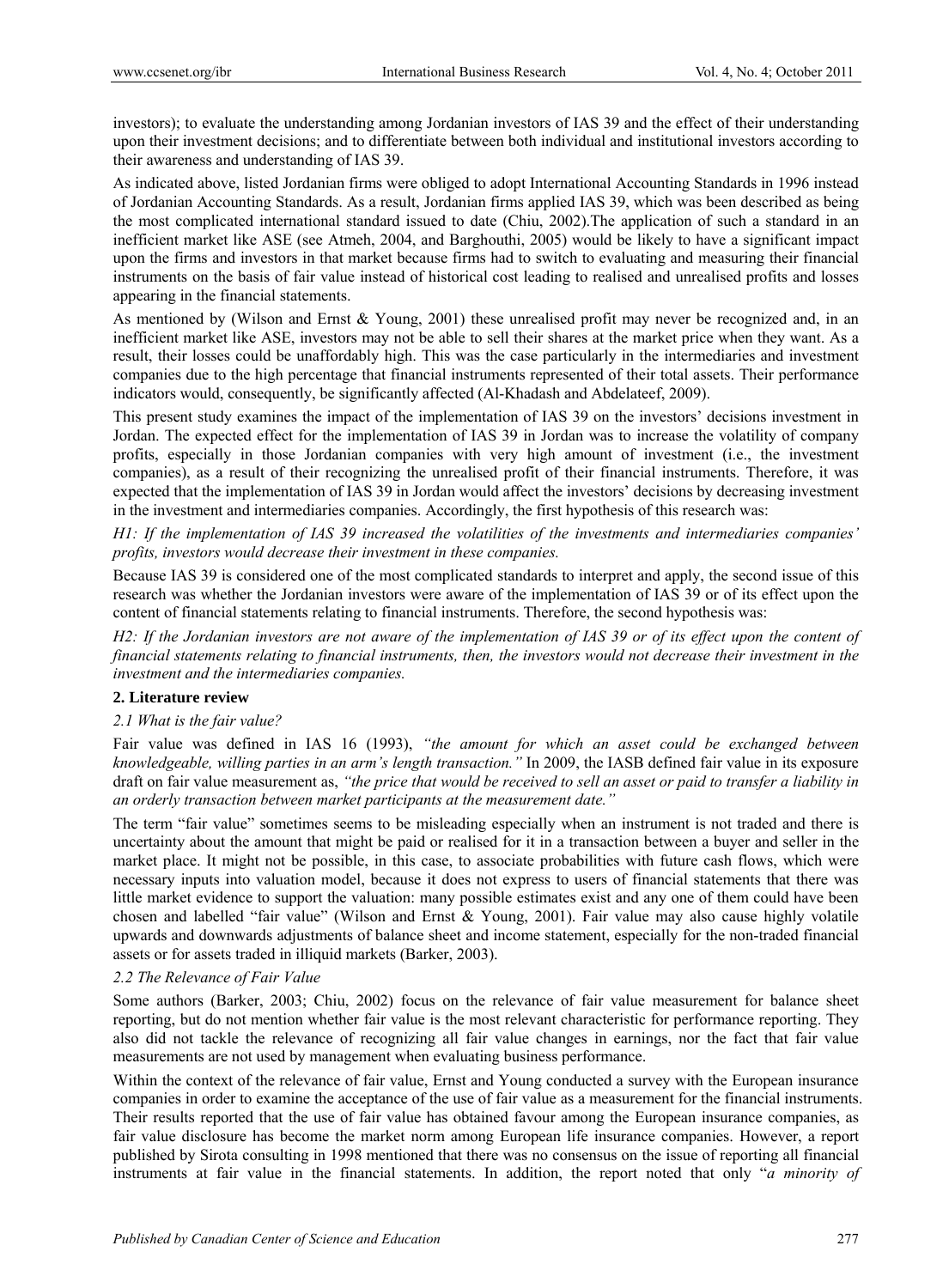*participants were knowledgeable about fair value evenly divided between those who favoured requiring financial* instruments to be recognized and measured at fair value in the financial statements, and those who did not think that *such a major change was warranted*" (Wilson and Ernst & Young, 2001, p 27).

Accordingly, it is difficult to conclude that fair value always provides the relevant measure of performance because not all the holding gains and losses which are calculated on a fair value basis could be earned. In contrast, some of them might never be earned (Damant, 2002).

## *2.3 The Reliability of Fair Value*

The question of whether values are reliable is a primary concern for most financial statements users, regulatory authorities, and auditors. Fair value is said to be more relevant than historical cost for measuring and evaluating financial instruments, because financial instruments may readily be converted to cash. Fair value is also said to be relevant because it is considered a proxy for a current market value. However, the market in these instruments is not generally very efficient and there is no guarantee that any market price will exist upon which to base the amount assigned. As a result, use of fair value can often result in the use of estimated prices for financial instruments.

If fair value of an instrument is subject to a wide range of probabilities, the amount assigned to it representing its fair value may not be an accurate reflection of its market value. Consequently, the relevance of the assigned amount is questionable because of its inherent lack of reliability (Wilson and Ernst & Young, 2001).

The use of fair value would be more useful in evaluating financial instruments if the market was very efficient (i.e. very highly liquid and transparent). The market in this case would be sufficiently developed for the assigned amount to pass a test of its reliability (Chisnall, 2001).

In addition, estimates can be reached using several techniques, each of which is a valid one to adopt, but each of which produces a different fair value amount. Also, these estimates could depend on personal judgment, which is affected by many factors such as the future cash flows, the discount rates, price volatility, and the degree of the liquidity of the market (Hague, 2002), a point made against fair value by supporters of historical cost as the valuation basis.

## *2.4 The Consistency of Fair Value*

Many fair value measurements are not produced from a defined process with consistent valuation methods. In addition, the broader use of fair value measurements to cover all the financial instruments that appear in the financial statements would worsen the reliability of the amounts shown. This creates many difficulties for the management, the auditors, and the external users of financial statements. Furthermore, creating a complete system in order to ensure the reliability and consistency of fair value measurements for all the financial instruments would require the creation of high cost valuation systems, data gathering systems, internal control systems, and the human resources to make the systems work, something which might be unaffordable for many corporations (Wilson and Ernst & Young, 2001).

## *2.5 The problem of Implementation of Fair Value*

Wilson and Ernst & Young (2001, p.29) stressed that "*certainly before the participating standard setters proceed towards issuing standards that broadly require fair measures in the primary financial statements, these issues must be addressed more comprehensively. Experiences with IAS 39 and FASB statement No 133 have shown that, before financial instruments standards can be applied in practice, there is a need for considerable guidance and interpretation. To avoid the protracted process of the ISAC's IGC and the FASB's DIG, which has caused the standards to be almost "unimplementable", it is imperative that the process for developing guidance and interpretation be completed before any new standard is issued*"

Supporting this argument, Chiu (2002) provided an example about the implementation of IAS 39 in Singapore, the first Asian country to implement the standard, in January 2001. However, due to the complicity of the standard and the difficulty of its interpretation, which made companies unready for the implementation, implementation was postponed until January, 2004.

## *2.6 Empirical studies relating to IAS 39*

Since IAS 39 was issued, very few studies have investigated its implementation or its effect, either on the companies themselves or on investors. Most of the studies that have investigated IAS 39 have done so in the context of developed countries. For example, a study conducted by Eckes and Hitchins (2002) aimed at finding how can European Union countries benefit from the experience of German banks in applying IAS 39. The study revealed the need of two years of preparation to substitute local accounting standards with the international accounting standards, in addition to the need of two further years to fulfill the requirements of creating a new documentation system and building an advanced technology needed to help promoting the complete transfer. Beate (2003) investigated the relation between shares market price and derivatives value in inactive markets and found that market prices of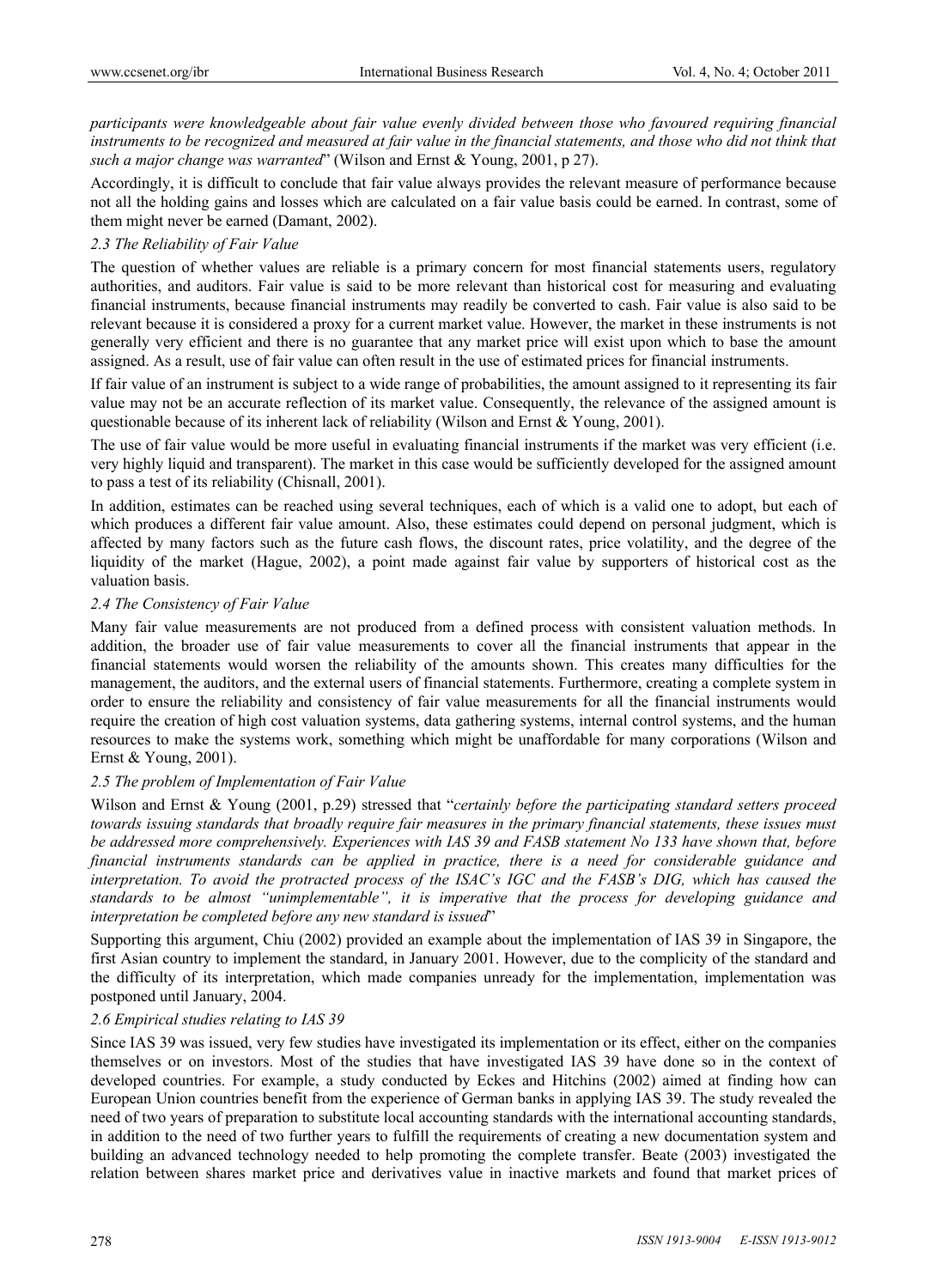derivatives are inappropriate in such markets because the models used to calculate derivatives market values according to IAS 39 were not relevant in evaluating derivatives in inactive markets. Gary (2003) found some problems within the requirements of applying IAS 39 on held to maturity securities held by Banks. As securities under this category should be evaluated at amortized cost not fair value, and since banks have high sensitivity towards any changes in interest rates, the whole value of the bank and its profitability will be affected due to fixed interest rates. Therefore, the study recommended the use of fair value for securities held for hedging purposes.

A few studies have investigated IAS 39 within the context of developing countries. For example, Yassin (2006) examined the degree of understanding of Jordanian companies to IAS 39. The study employed questionnaires that were distributed to 61 listed Jordanian firms on the ASE in order to assess their abilities to understand and comply with IAS 39. The statistical results showed that 64% of the firms were capable to implement the IAS 39 efficiently. Al-Khadash and Abdelateef (2009) investigated the effect of fair value applications for financial assets under IAS 39 and IAS 32 on the financial performance and the Earnings per Share (EPS) of listed Jordanian banks. Their sample consisted of all banks in Jordan and they compared the results of these banks before and after the implementation of IAS 39. They found that the banks' performance indicators were significantly affected after the implementation of IAS 39 and their EPSs improved as a result of he switch to fair value as required by the standard.

## **3. Research Methodology and Data Collection Methods**

This section aims at providing details concerning data collection, sample, and the adopted methods of data analysis.

## *3.1 The context and sample of the study*

The population of this research comprised of all the investors in the ASE. These can be split into two groups: individuals and institutions. Accordingly, two groups were selected and included in a questionnaire survey in order to achieve the aims of this research. Details of these samples are as follow:

Individual investors: questionnaires were distributed by post to 100 individuals chosen at random from investors in the ASE. Sixty questionnaires were returned, seven of which were incomplete: a useable response rate *of* 53 per cent.

Institutional investors: the 51 Jordanian investment firms that existed in Jordan were all included in the survey. A self-administrated approach was employed in order, as postal questionnaires were considered to be an ineffective way of distributing questionnaires to these firms. Forty-seven companies responded and completed the questionnaire, a response rate of 92 per cent. Table 1 presents both samples and the respondents' percentages.

## *3.2 Methods of Data Collecting and Analysing*

Data relating to this research has been collected from a range of sources. The literature, the published data of ASE and the ISAC, and the financial statements of some listed Jordanian investment companies. Empirical data was collected through a questionnaire survey, which was distributed to a large sample of investors consists of both individuals and institutions. A range of statistical techniques were used in analysing this data such as frequencies and percentage, mean, and standard deviations. In addition, some non-parametric techniques were used because they were more suitable with the categorical data. More precisely, Friedman test of variance was used in order to rank the most important factors that would influence the investment of the Jordanian investors, Mann-Whitney test of variance was used to examine the variation between two independent samples, and Kruskal-Wallis test of variance was employed in order to examine the variation of the awareness of the Jordanian investors toward IAS 39 between different groups.

## **4. Survey Results and Analysis**

## *4.1 The Investors' knowledge concerning IAS 39*

Four variables were used as proxies for the investors' knowledge; the field of education, the levels of education, the professional knowledge, and the experience. The following is an explanation of each of these variables.

Firstly, the level of education of the Individual investors or decision makers in the investment companies were expected to impact the knowledge concerning IAS 39 and its effect, as investors with higher levels of education should have higher capabilities of analyzing the financial statements and distinguishing between the realised and unrealised profit or losses. Therefore, the respondents were asked first to identify their levels of education from a high school to a PhD level. Based on our results, the majority of respondents, 80% held an undergraduate degree, while 20% held a postgraduate degree.

Secondly, the field of education was expected to impact the knowledge of the investors concerning IAS 39 and its effect, as the specialist in accounting should have higher knowledge with regards to the International Accounting Standards and have higher capabilities of analyzing their effect than other specialists. Therefore, the respondents were asked to indicate their field of education among the business knowledge fields or they can indicate "other" if they were specialists in other fields. Based on our results, 21% of respondents had specialist in accounting.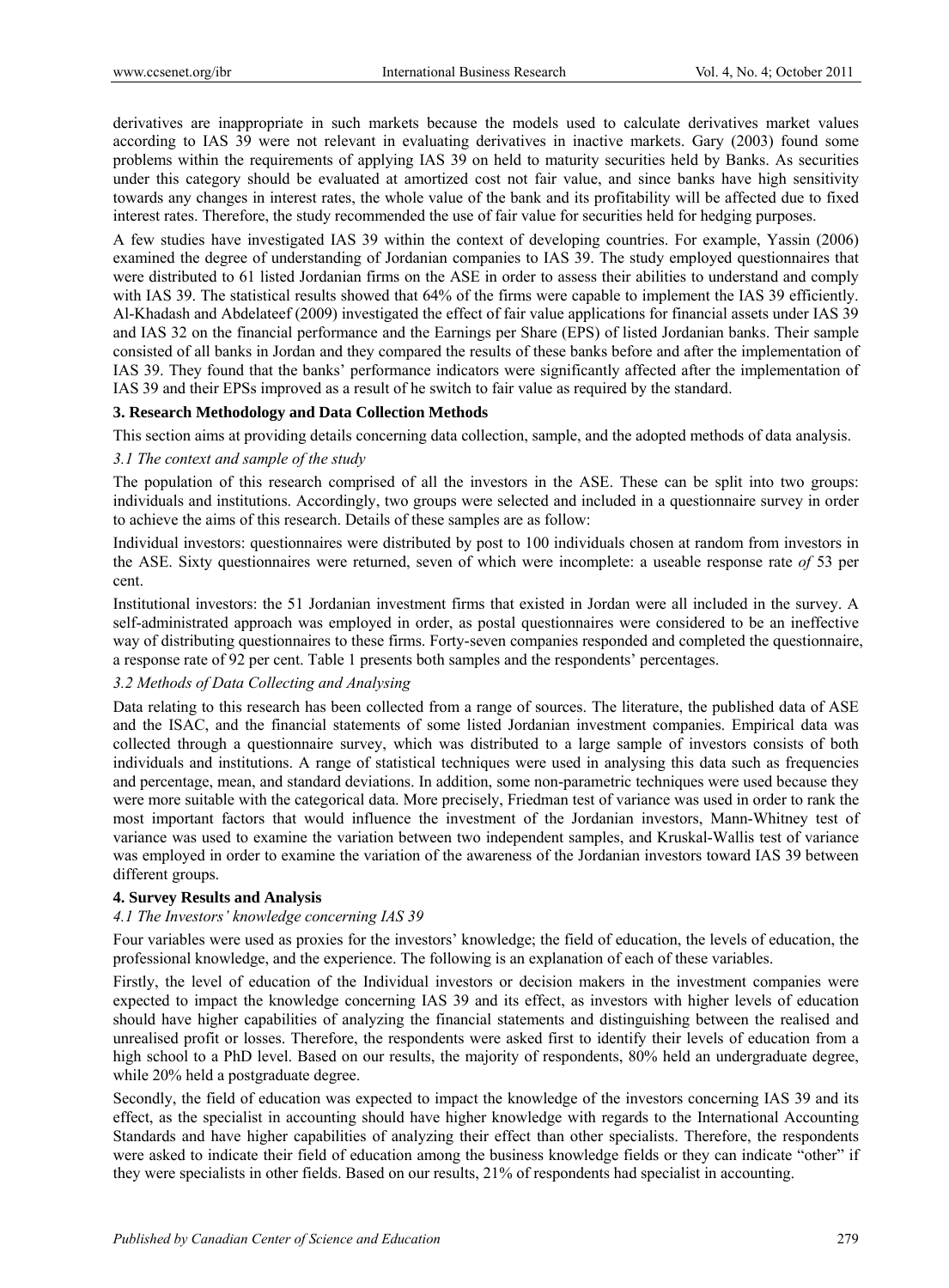Thirdly, professional knowledge referred to the investors or the decision makers who hold a professional certificate such as CPA, CMA, CFA, CIMA or ACCA. Investors who have such a profession were expected to have higher knowledge concerning the impact of IAS 39, and therefore, respondents were asked to indicate whether they have one of these certificates. This was a binary variable as "1" indicated to the investor who has one of the professional certificate, and "zero" otherwise. Based on our results, 38% of respondents had at least one of the professional certificates.

Finally, the experience of dealing with shares and analyzing financial statements would affect the knowledge with regards the effect of IAS 39 on the companies' profits, and in turn, on the shares' prices. Therefore, the respondents were asked to indicate their experience into categories. Based on our analyses, 13% of respondents had experience less than 3 years and 35% of respondents had experience of dealing with shares and analysing financial statement between 3 to less than 6 years, while 52% had experience more than 6 years.

## *4.2 The factors that influence the investment decision*

IAS 39 changed the way of measuring and recognizing financial instruments, by requiring the use of fair value measurement. The expected impact of implementation of IAS 39 in Jordan was likely to have been higher in investments companies due to the concentration of their assets in financial instruments. This, in turn, would be expected to increase the volatility of profits for these companies. In order to explore whether the company profits and consistency of profit are important factors for Jordanian investors, Jordanian companies were asked to rank the factors that influence their investment decision from 1 to 5, with "1" being not important to "5" being very important. As mentioned above, the Friedman two-way analysis of variance by ranks was used to compare K population means on the question relating to the importance of the factors that influence the investment decisions. If the null hypothesis is true, there is no difference in the ranks assigned to the importance of factors that influence the decision investments. Table 2 illustrated the results of Friedman test.

As the table revealed, the number of outstanding shares, profitability, and profit consistency were the most important factors that the Jordanian investors (both Individual investors and Institutional investors) take into consideration when they invest. These primary results supported the previous argument about the effect of the implementation of IAS 39 on the company's profit and the profit consistency. Nevertheless, these finding required further analysis in order to be meaningful. Examining the first hypothesis, if the implementation of IAS 39 increased the volatilities of the investments and intermediaries companies' profits, then the investors would decreased their investment in these companies, would provide further evidence about whether Jordanian investors decreased their investment in the intermediaries and investment companies due to the implementation of IAS 39. In order to examine this hypothesis, the Jordanian investors were asked to rank the sectors, the profit, and the profit's volatilities according to their investment during the last three years (i.e., following the period of the implementation of IAS 39). Table 3 explained the results of Friedman test of variance about these three elements.

As Table 3 revealed the investment in the intermediaries and investment companies were ranked by the Jordanian investors as fourth with a mean rank of 2.89, and so supported the hypothesis. Moreover, the respondents ranked the profit of the intermediaries and investment companies as fourth achieving less profit, during the last three years, than services, manufacturing, and banking sectors. Only the commercial sectors was ranked after the investment sectors, achieving the least profit. It was also ranked last in the number of investments, which could be attributed to the very limited number of commercial companies that are listed on the ASE. The last and the most important variable that the Jordanian investors were asked to rank in order to explore the hypothesis was profit volatility. As expected, the intermediaries and investment company profits were ranked as the most volatile of all the sectors by the Jordanian investors with mean rank 3.41, followed by the services' companies profit with a mean rank 3.15.

These results support the hypothesis and suggest that the sector of a company and its profit volatility are among the important factors that might affect investment decisions of Jordanian investors. The implementation of IAS 39 affected the firms which have high financial investments due to evaluating their financial instruments on a fair value basis and consequently increased the volatilities of their profit significantly due to the inconsistent of measurements. However, as was mentioned in section 1, this profit may never be recognized, especially in a developing and immature market like ASE, where shares price volatility is high and where many non-financial factors play a major role in determining share price. This in turn suggests that the volatility of these unrealised profits would also be high. Intermediaries and investment companies were the major sectors affected by adoption of IAS 39 in Jordan as most of their assets are represented by financial instruments, which explains why they were ranked as having the highest volatility in profit and caused investment in them to decrease.

## *4.3 The Awareness of the Jordanian Investors about the implementation of IAS 39*

The previous section provided evidence concerning the effect of the implementation of IAS 39 on the profit of the intermediaries and investments companies, and in turn, on their shares prices which caused Jordanian investors to decrease their investments in these companies. This section examines the second hypothesis that investigated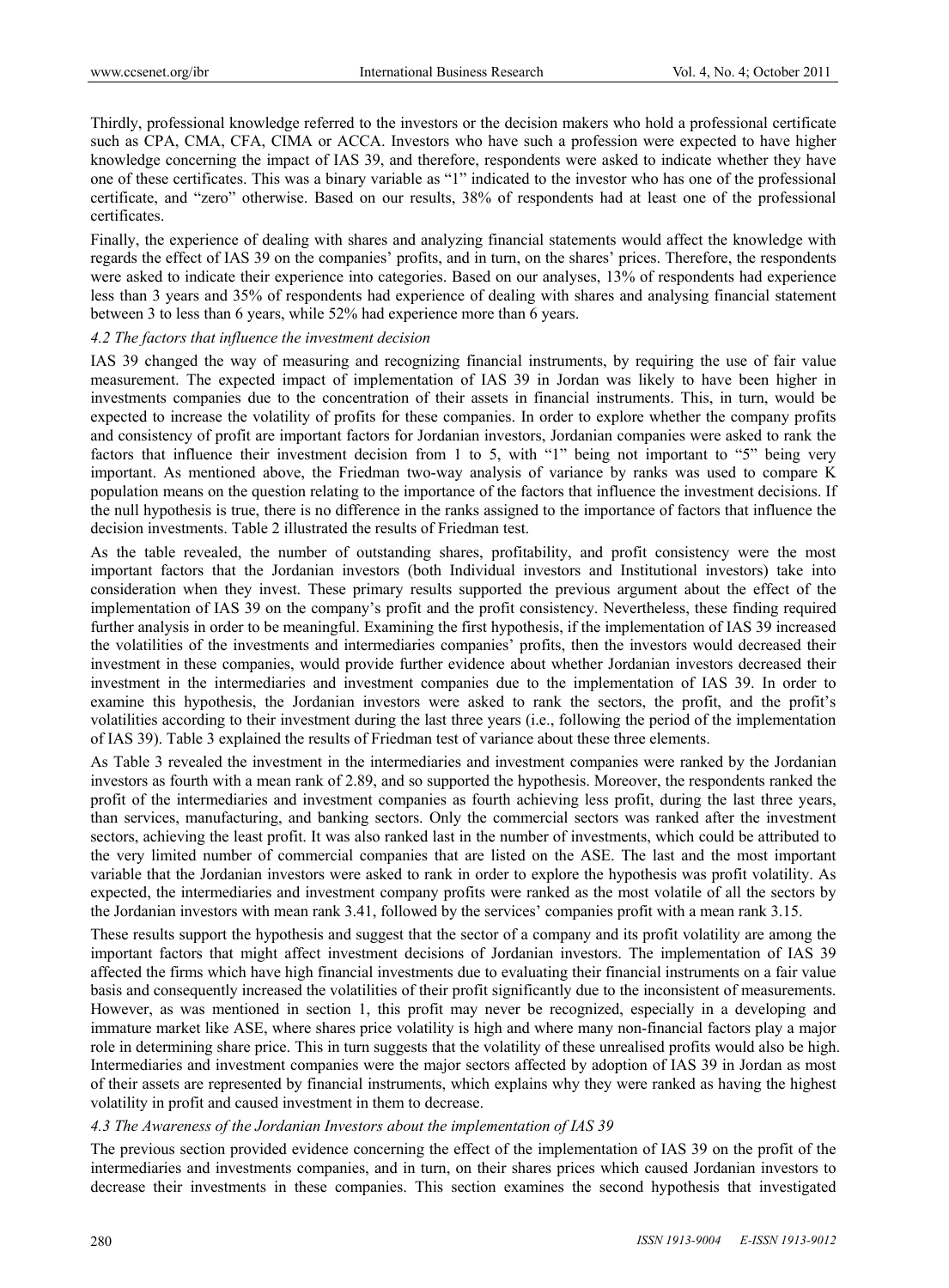whether Jordanian investors aware about the implementation of the IAS 39 and its effect or their reaction was just a natural response to the market prices.

Several non-parametric statistical techniques were used in order to examine the second hypothesis because they were more suitable with the categorical data and offer more flexibility (De Vaus, 2002). The non-parametric equivalent of the one-way ANOVA is the Kruskal-Wallis one-way analysis of variance. This test was employed to examine the variations of the awareness of the implementation of IAS 39 and its effect between different group of investors with different education and experience. If the tests showed differences between the means of the groups at the 5% level of significance, the null hypothesis would be rejected. We concluded that there were significant differences in the degree of awareness according to different levels or fields of education or experience (Kinnear and Gray, 1999 and Cramer, 1998). Moreover, a Mann-Whitney test was employed in order to examine the variation between the two groups of respondents.

Investors who do not analyse the financial statements of the companies in which they are considering investing in would not be interested to know about a new IAS as their investment policies rely on other factors such as the market trend, a piece of information about integration or dividends, or the names of the board of directors. As a result, in order to examine the second hypothesis it was essential to distinguish between the investors according to their investment policy. Jordanian investors were, therefore, asked to indicate their investment policies, and Table 4 summarises the responses.

As the table shows, one-third of the sample respondents did not analyse the financial statements of the companies in which they invested, and most of them (75%) relied upon a piece of information about one of the companies in deciding whether or not to buy its shares. These responses provided an indicator of the awareness of Jordanian investors toward IAS 39 and its effect, as 33% of the sample did not even analyse the financial statements of the companies in which they invested. in order to examine whether there were differences between the investors who did analyse the financial statements of companies in which they invested and investors who did not according to their awareness variables and with regards to the nature of the investors (i.e., individual or institutional), a Mann-Whitney test of variance was employed, and table 5 shown the results of this test.

The table revealed that there were significant differences at the 5% level of significance between investors in the analysis of the financial statements of the companies in which they invested according to their field of education, their professional certificates, and upon whether the investor was an individual or an institution; and according to their experience at the 10% level. These results support the hypothesis in suggesting that investors who have degree in accounting or finance, who have professional certificates, and who have greater experience analyse the financial statements of the firms that they invested in. in addition, the test revealed that institutional investors were more likely to analyse financial statement than individual investors, and this could be attributed to their having experienced and highly qualified staff to carry out the analysis.

Following this question, investors who indicated that they analysed the financial statements of companies in which they invested were asked to indicate whether they distinguished between realised and unrealised profit. Table 6 presents the responses to this question.

As the table shows, the large majority (92.5%) reported that they distinguished between realised and unrealised profit when making investment decisions. In order to examine whether there were differences in the answer of the previous question according to the variables of the degree of awareness and whether the investor was an individual or institution, a Mann-Whitney test of variance was employed, and the results are shown in Table 7.

Table 7 reveals that none of the variables exhibited significant differences between individual and institutional investors or according to the awareness variables with regards of distinguishing between realised and the unrealised profits. This result could be attributed to the big difference in the number of observations between the investors who distinguished (5) and who did not distinguish (62) between the realised and the unrealised profits.

Finally, the investors were asked some questions that revealed the degree of their understandable to the IAS 39 and its effect. In each case, they were asked to indicate their agreement with a statement using the scale 1 to 5, with "1" being 'strongly do not agree' and "5" being 'strongly agree' about. Investors were then divided into three groups coded from "1" for investors who did not understand the IAS 39 and its effect, to "3" for investors who understood the IAS 39 and its effect. Table 8 illustrates the differences between investors in their understanding of the IAS 39 according to their degree of awareness and whether the investors were individuals and institutions by the use of Kruskal-Wallis test of variance.

As Table 8 shows, only the level of education among the variables of the degree of awareness have reported significant differences with regards to the understanding of IAS 39 and its effect. This result suggests that investors with a higher level of education were more likely to understand IAS 39 and its effect. The differences in understanding of IAS 39 between the individual and institutional investors were significant at the 10% level only.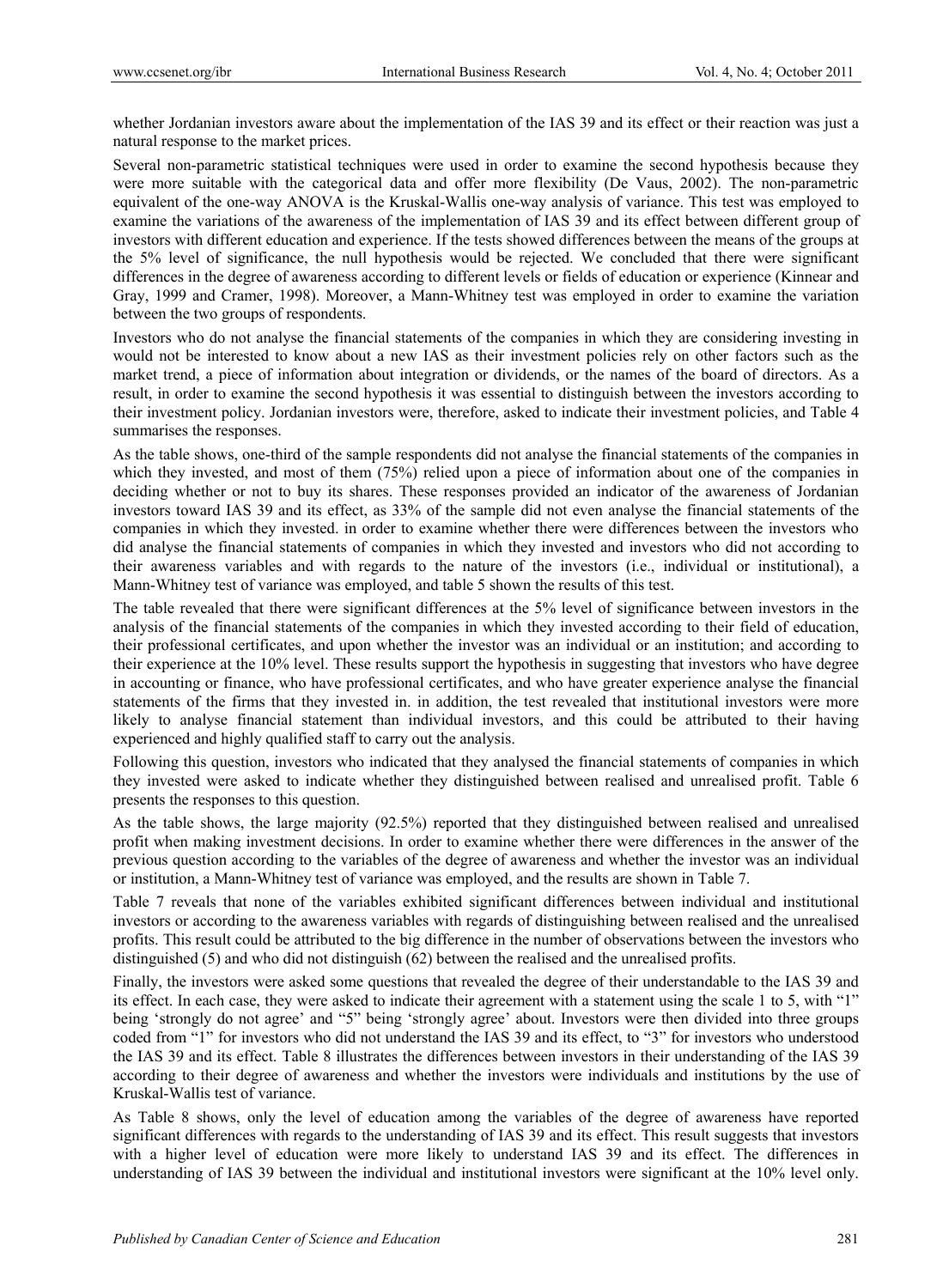These results could be attributed to the difficulties of understanding and applying the IAS 39, as it was considered by many researchers and authors as the most difficult and complicated international accounting standard (Gebhardt, et al, 2003).

In addition, this study provided evidence supported many of the results of the previous studies (Barghouthi, 2005) concerning the policies that the Jordanian investors followed when they invest in the ASE, as the majority of the investors (both individual and institutions) do not analyze the financial statements of the companies which they invest in. Instead, they rely on following the trend of the market or relying on one piece of information. This supported the previous results concerning the understanding of IAS 39, as investors who do not analyze the financial statements would not be interested to understand IAS 39 or its effect. Moreover, many previous studies found that the ASE is inefficient at the weak form level (see, for example, Attemeh, 2003; Barghoughti, 2005) and, consequently, the application of IAS 39 would be difficult in a market like ASE, because the market price does not always reflect the real price that the owner of the stock could sell it at, something that has happened many times in the ASE.

#### **5. Discussion and Conclusion**

This study investigated the implementation of IAS 39 and its effect on Jordanian investors, Jordanian investors were asked to answer a range of question that explores their investment policies, the effect of the implementation of the IAS 39 on their investment, and their understanding to the implementation of IAS 39 and its effect.

Analysis of the responses suggests that the most important variables that the Jordanian investors take into consideration when they invest were the profitability of the company, the consistency of income, and the number of outstanding shares. These results revealed the importance of the companies' profit and its consistency for Jordanian investors, which are the most affected variables by the implementation of IAS 39.

The results also revealed that both the institutional and individual Jordanian investors decreased their investment in the last three years in the intermediaries and investment companies, and this was attributed to the high volatility of their profit due to the concentration of their assets of financial instruments, which were the most affected by the implementation of IAS 39. These results supported the first hypothesis that the implementation of IAS 39 would affect the intermediaries and investment companies' profit and, consequently, Jordanian investors would decrease their investment in these companies.

In order to examine the second hypothesis, four variables were employed as proxies for the awareness of the Jordanian investors: the field of education, the level of education, the holding of a professional accounting qualification, and experience in investment. The results of the analysis found that one-third of the sample did not analyze the financial statements of the companies that they invested in, and that 92.5 per cent of those who did analyze them, reported that they could distinguish between the realized and the unrealized profits in the financial statements. However, many of those investors indicated that they did not take this point into consideration when they make their investment decisions.

The statistical results could not provide differences between different fields of education, different professional certificates, and different years of experience with regards to the understanding of the implementation of IAS 39 and its effect, but found statistical differences between different levels of education at the 5% level, and between individual and institutional investors at the 10% level. These results were attributed to the difficulties of IAS 39 implementation and application. In addition, institutional investors could clearly call on more experienced and qualified staff compared to each of the single individual investors, which explains the difference in the understanding of IAS 39 between the two groups.

In sum, the responses from the Jordanian investors revealed that a minority of them understand the implementation of IAS 39 and its effect; that many of them invest in the market based on a single piece of information or follow the big investors and the general trend of the market; and that they do not analyze the financial statement of the companies in which they invest. In addition, many of them indicated that they could distinguish between the realized and the unrealized profits that appeared in the financial statements but reported that they did not rely heavily on this piece of information when they invest and, consequently, the increase in unrealized profits as a consequence of implementing IAS 39 would not affect their investment decisions. Even if the investors understand the implementation of IAS 39, but they could not evaluate its effect or, if they could, they believed that the prices of the shares fluctuated as a response to different factors that might not be related to financial variables like profit and profit volatility.

## **References**

Allister W and Earnest, Y. (2001). Fair value and measurement: Where the conflicts lie, *Balance Sheet*, VOL.9, NO.4, pp. 26-33. doi:10.1108/09657960110696735, http://dx.doi.org/10.1108/09657960110696735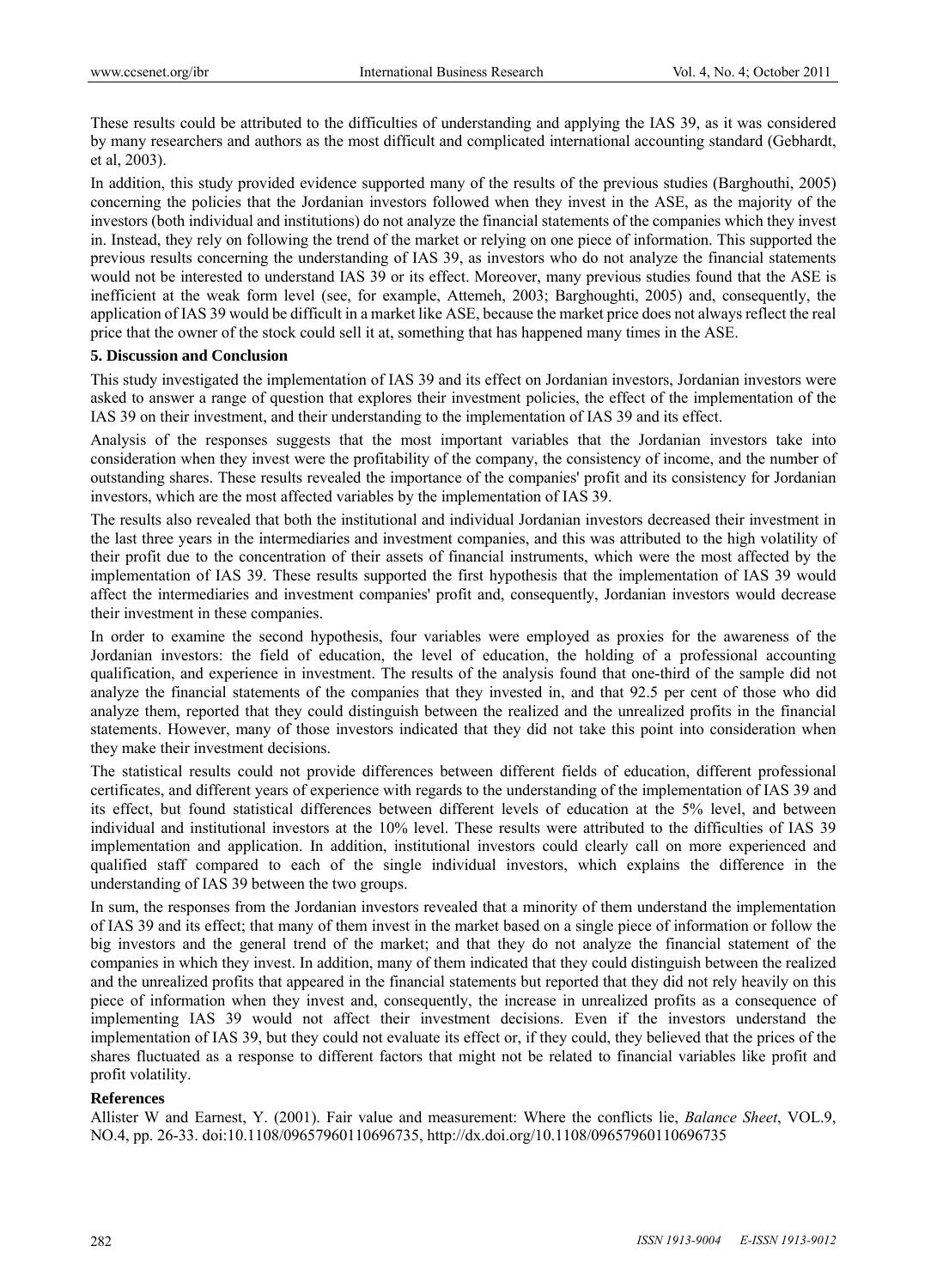Al-Khadash. H and Abdelateef. M (2009). Consequences for Fair Value Accounting for Financial Instruments in the Developing Countries: The Case of the Banking Sector in Jordan. *Jordan Journal of Business Administration,* Vol. 5, No 4.

Atmeh, M. (2003). Financial market efficiency: the case of Jordan, PhD thesis, Newcastle University, Newcastle, U.K.

Barghouthi, S. (2005). The efficiency of Amman financial market: An empirical study, PhD thesis, Manchester Metropolitan University, Graduate school of business, Manchester, U.K.

Barker, R. (2003). The revolution ahead in financial reporting: reporting financial performance, *Balance Sheet*, Vol.11, No.4, pp. 19-23. doi:10.1108/09657960310502502, http://dx.doi.org/10.1108/09657960310502502

Beate, J. (2003). Problems associated with the value-relevance of financial derivatives according to IAS 39, *working paper series in Business administration*, Stockholm school of Economics, No.

Chisnall, P. (2001). Fair value accounting – An industry view, *Balance Sheet*, Vol.9, No.1, pp. 27-33. doi:10.1108/09657960110695259, http://dx.doi.org/10.1108/09657960110695259

Chiu, C. (2002). A need for preparation, www.asiarisk.com.hk

Cramer, D. (1998). *Fundamental statistics for special research: step by step calculations and computing by using SPSS for windows*, Routledge, London

Damant, D. (2002). A revolution in financial reporting, *Balance Sheet*, VOL.10, NO.1, pp. 4-7. doi:10.1108/09657960210697337, http://dx.doi.org/10.1108/09657960210697337

Damant, D. (2002). Financial instruments: fair values and disclosure, *Balance Sheet*, VOL.10, NO.1, pp. 12-19. doi:10.1108/09657960210697355, http://dx.doi.org/10.1108/09657960210697355

De Vaus, D. (2002). *Analysing social science data, London*, SAGE.

Eckes, B., and Hitchins, J. (2003). The implementation of IAS 39 in the Banking industry, *Tackling the key issues in banking and capital markets*, pp. 34-39

Gebhardt, G., Reichardt, R., and Wittenbrink, C. (2004). Accounting for financial instruments in the banking industry: Conclusions from a simulation model, *European Accounting Review*, Vol. 13, No. 2, pp. 341. doi:10.1080/0963818042000204733a, http://dx.doi.org/10.1080/0963818042000204733a

Gray, R. (2003). Research Note: Revisiting fair value accounting – Measuring commercial Banks' liabilities, *ABACUS*, Vol. 39, No. 2, pp. 250-261. doi:10.1111/1467-6281.t01-1-00129, http://dx.doi.org/10.1111/1467-6281.t01-1-00129

Hague, I. (2002). Fair value for financial instrument – where to next?, *Balance Sheet*, Vol.10, No.1, pp. 8-11. doi:10.1108/09657960210697346, http://dx.doi.org/10.1108/09657960210697346

International Accounting Standards Committee (2000), *International Accounting tandards*, International Accounting Standards Committee.

Kieso, D., Weygandt. J (2007). *Fundamentals of intermediate accounting*, 12<sup>th</sup> edition, John Wiley & Sons, Inc.

Kinnear, P., Gray, C. (1999). *SPSS for windows made simple*, Sussex, psychology press Ltd*.*

Rawashdeh, M. (2003),. Effects of introducing international accounting standards on Amman stock exchange, *Journal of American academy of business*, VOL. 3, September, pp. 361-366

Yassin, A. (2006).The extent of understand and compliance with IAS for financial accounting instrument: (IAS 32 and IAS 39) requirements in Jordanian shareholding listed companies, PhD thesis, Arab Academy for Banking and financial sciences, Amman, Jordan

Table 1. response rate

| <b>Sector</b>           | <b>Total samples</b> | <b>Respondent</b> | Non-respondent | <b>Response rate</b> |
|-------------------------|----------------------|-------------------|----------------|----------------------|
| Individual investors    | 100                  |                   |                | 53%                  |
| Institutional Investors |                      |                   |                | 92%                  |
| Total                   |                      | 100               |                | 66%                  |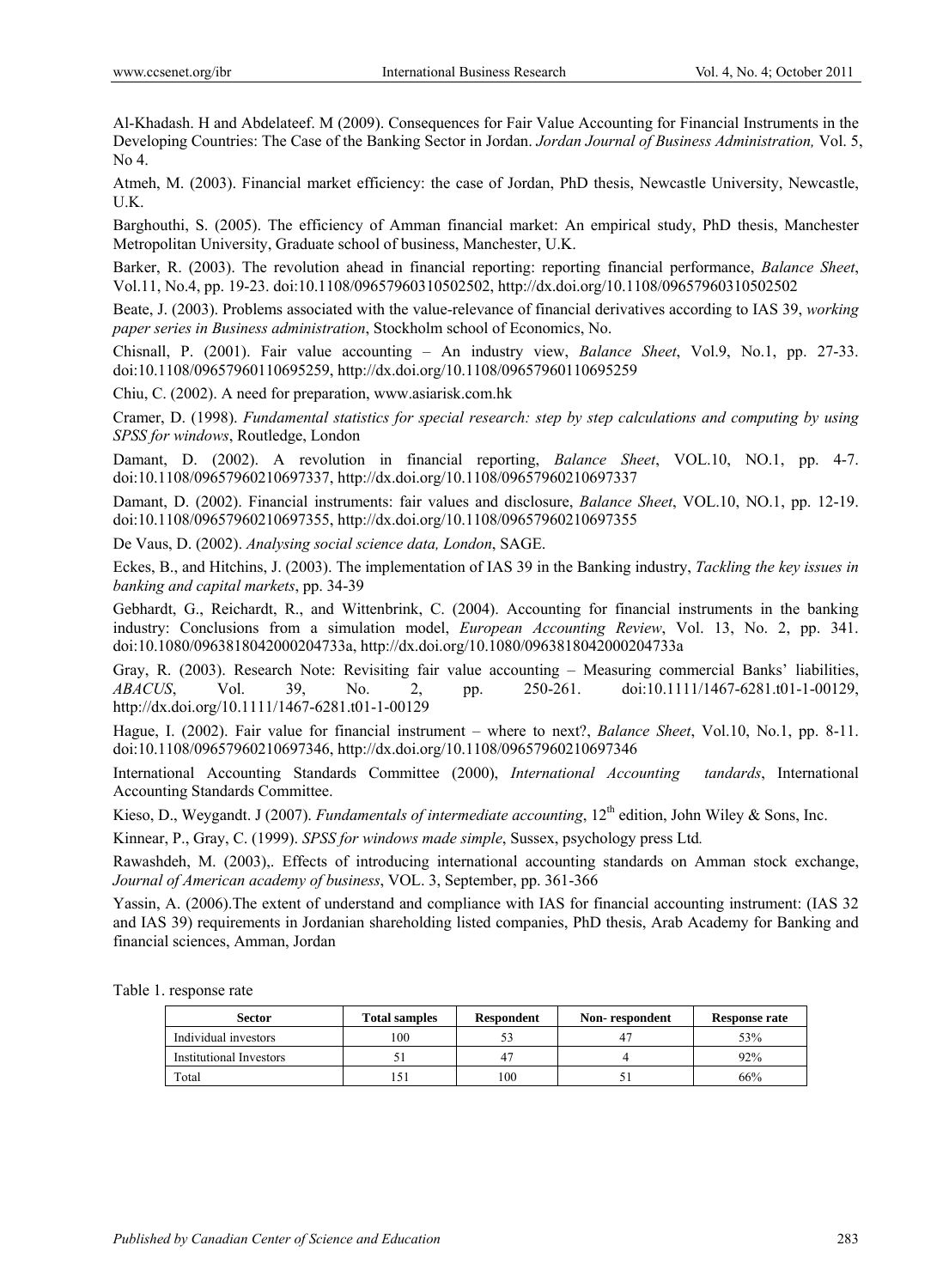| The factor                   | Not important at all<br>very important |    | N  | Mean Rank |    |     |      |
|------------------------------|----------------------------------------|----|----|-----------|----|-----|------|
| Firm's activities            |                                        | ō  | 16 | 28        | 45 | 100 | 4.09 |
| Firm Size                    |                                        | 11 | 25 | 27        | 36 | 100 | 3.65 |
| Firm's profitability         |                                        | b  | 18 | 20        | 56 | 100 | 4.55 |
| Profit consistency           |                                        | h  | 19 | 31        | 43 | 100 | 4.22 |
| Number of outstanding shares |                                        | 4  | 12 | 24        | 59 | 100 | 4.64 |
| The price of the share       |                                        | 10 | 27 | 15        | 44 | 100 | 3.83 |
| Firm's age                   | 11                                     | 13 | 24 | 26        | 26 | 100 | 3.02 |

#### Table 2. The Friedman test of variance for the factors that influence the Jordanian investors' decision

Note: the mean rank is generated by the Friedman two-way analysis of variance by ranks. The Chi-Square statistic is 54.969, significant at 0.001.

Table 3. The Friedman test of variance for the sector, profit, and profit's volatilities according to the investments of the Jordanian investors in the last three years

| <b>The Sector</b>           | N   | <b>Rank of Sectors</b> | <b>Rank of Profit</b> | <b>Rank of Profit's Volatilities</b> |
|-----------------------------|-----|------------------------|-----------------------|--------------------------------------|
| Commercial companies        | 100 | 2.28                   | 2.36                  | 2.85                                 |
| Services Companies          | 100 | 3.72                   | 3.39                  | 3.15                                 |
| Banking                     | 100 | 3.21                   | 3.42                  | 2.88                                 |
| Manufacturing Companies     | 100 | 2.9                    | 3.05                  | 2.68                                 |
| <b>Investment Companies</b> | 100 | 2.89                   | 2.79                  | 3.41                                 |

\*Sector: the mean rank is generated by the Friedman two-way analysis of variance by ranks. The Chi-Square statistic is 44.720, significant at 0.001.

\*Profit: the mean rank is generated by the Friedman two-way analysis of variance by ranks. The Chi-Square statistic is 31.746, significant at 0.001.

\*Profit's volatility: the mean rank is generated by the Friedman two-way analysis of variance by ranks. The Chi-Square statistic is 13.592, significant at 0.05.

Table 4. The distribution of the Jordanian investors according to their investments policies

| The investment policy                       | Yes | No  | <b>Total</b> |
|---------------------------------------------|-----|-----|--------------|
| Analysing the financial statements          | 67  | 33  | 100          |
| Waiting for a piece of information          | 76  | 24  | 100          |
| Underwriting in the new floatation          | 36  | -64 | 100          |
| Following the trend of the market           | 56  | 44  | 100          |
| Rely on the names of the board of directors | 46  | 54  | 100          |

Table 5. The variations between investors in analysing their financial statements according to their degree of awareness and whether they were individuals or institutions

|              | Level of  | Field of  | Professional | Experience | Individual or |
|--------------|-----------|-----------|--------------|------------|---------------|
|              | education | education | certificate  |            | institution   |
| Mann-Whitney | 782,000   | 729,000   | 755,000      | 837.500    | 661.500       |
| Wilcoxon W   | 1310.000  | 3007.000  | 3033.000     | 1365.500   | 1189.500      |
| Z Value      | $-2.513$  | $-2.620$  | $-2.761$     | $-1.829$   | $-3.414$      |
| Significance | $0.012*$  | $0.009**$ | $0.006**$    | $0.067*$   | $0.001**$     |

\* Significance at 0.05 \*\* Significance at 0.01

Table 6. The distribution of the respondents according to their distinguishing between the realised and unrealised profit

| <b>Earned and unearned</b> | <b>Frequency</b> | Percentage |
|----------------------------|------------------|------------|
| Yes                        |                  | 92.5%      |
|                            |                  | 7.5%       |
| Total                      |                  | 100%       |